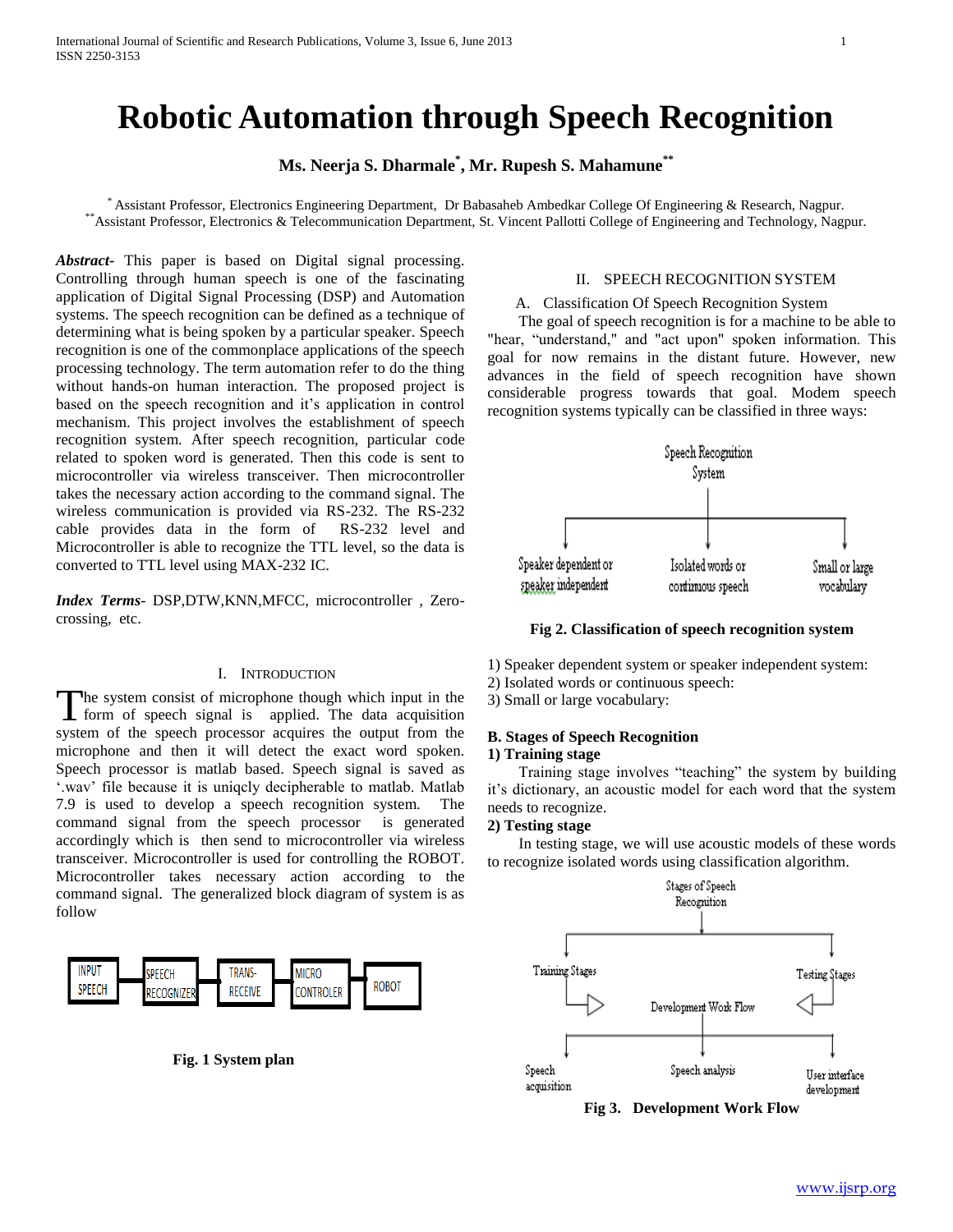#### III. SPEECH ACQUISITION

 In training stage speech is acquire from microphone to create dictionary or words with repeated utterance of each words. GUI is created to acquire a speech. This GUI is created using matlab and data acquisition toolbox while in testing stage speech will be needed to acquire continuously and buffer speech samples and at the same time, it is needed to process speech signal frame by frame, or in continuous group of samples.

## IV. SPEECH ANALYSIS

#### **A. Procedure and Algorithm for Speech Analysis**

 In training stage, MFCC algorithm, zero-crossing and energy based speech recognition algorithms are used to analyze the speech while in testing stage, zero-crossing and energy based speech recognition, MFCC algorithm, DTW algorithm and KNN algorithm are used for speech analysis.

## **B. Procedure in Training Stage**

1)Perform speech endpoint trimming using Zero crossing and energy based speech Recognition algorithm.

2)Compute test feature vector using MFCC algorithm.

3)Save the result in working directory.

## **C. Procedure in Testing Stage**

1) DC offset elimination.

2) Apply spectral subtraction.

3) Perform speech endpoint trimming using zero crossing and energy based speech recognition algorithm.

4) Compute test feature vector using MFCC algorithm.

- 5) Remove convolutional noise.
- 6) Calculate DTW score using DTW algorithm.

7) Apply KNN algorithm.

#### **D. Zero-crossing rate**

 Zero crossing occurs if successive samples have different algebraic signs. The rate at which zero-crossings occur is used to measure the frequency content of a signal.High frequency implies high zero crossing rates and low frequency imply low zero crossing rates.If the zero crossing rate is high, the speech signal is unvoiced, while if it is low the speech signal is voiced.

## **E. Energy Content Measure**

 It provides a basis for distinguishing voiced speech segments from unvoiced speech segments.



## **Fig 4. Flow Chart for Speech Endpoint Trimming**

 During the silence region of the word a zero crossing threshold, *IZCT,* is chosen as the minimum of a fixed threshold and the sum of the mean zero crossing rate during silence, *IZC,*  plus twice the standard deviation of the zero crossing rate during silence, i.e.,

$$
IZCT = MIN(IF, IZC + 2\sigma_{DC})
$$

The energy function for the entire interval  $E(n)$  is then computed. The peak energy, *IMX,* and the silence energy, *IMN,*  are used to set two thresholds, *ITL* and *ITU,* according to the rule  $I1 = 0.03 * \{IMX - IMN\}$  4- IMN

 $12 = A^*$  IMN  $ITL = MIN \{II,I2\}$  $ITU = 5* ITL$ 

## **F. Mel-frequency cepstrum coefficients (MFCC)**

 MFCC (Mel Frequency Cepstral Coefficients) is the most common technique for feature extraction. MFCC tries to mimic the way our ears work by analyzing the speech waves linearly at low frequencies and logarithmically at high frequencies.

 Psychophysical studies have shown that human perception of the frequency contents of sounds for speech signals does not follow a linear scale. Thus for each tone with an actual frequency, *f*, measured in Hz, a subjective pitch is measured on a scale called the 'mel' scale. The *mel-frequency* scale is a linear frequency spacing below 1000 Hz and a logarithmic spacing above 1000 Hz. Therefore we can use the following approximate formula to compute the mels for a given frequency *f* in Hz: Mel (f) = 1127 In  $(1+f/700)$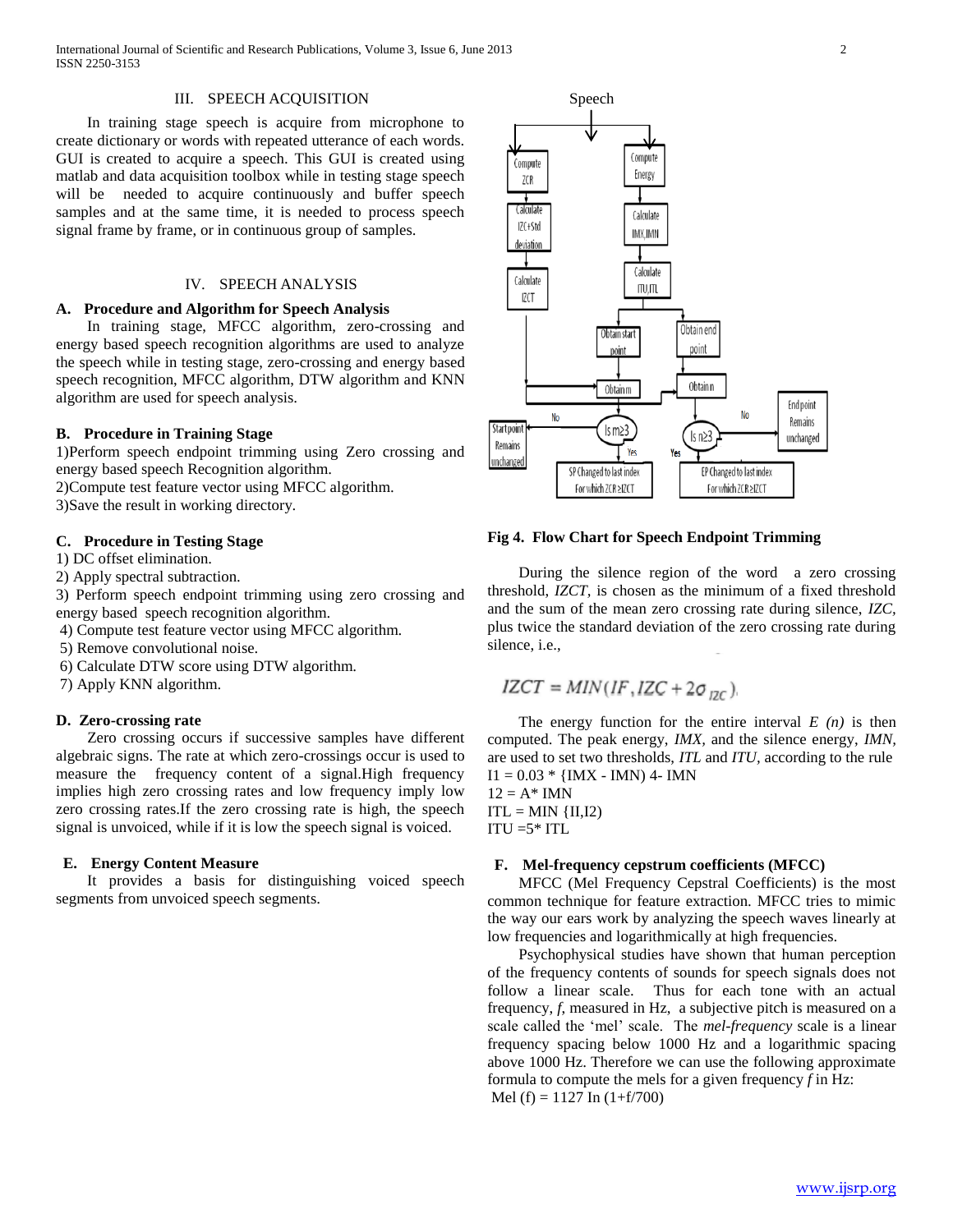International Journal of Scientific and Research Publications, Volume 3, Issue 6, June 2013 3 ISSN 2250-3153

 MFCC's are based on the known variation of the human ear's critical bandwidths with frequency; filters spaced linearly at low frequencies and logarithmically at high frequencies have been used to capture the phonetically important characteristics of speech. This is expressed in the *mel-frequency* scale, which is a linear frequency spacing below 1000 Hz and a logarithmic spacing above 1000 Hz.



**Fig.5 Block diagram of the MFCC processor**

#### **G.** Dynamic Time Warp (DTW)

 In this type of speech recognition technique the test data is converted to templates. The recognition process then consists of matching the incoming speech with stored templates. The template with the lowest distance measure from the input pattern is the recognized word. The best match (lowest distance measure) is based upon dynamic programming. This is called a Dynamic Time Warping (DTW) word recognizer.

In order to understand DTW, two concepts need to be dealt with,

- **1) Features:** The information in each signal has to be represented in some manner.
- **2) Distances**: some form of metric has be used in order to obtain a match path. There are two types:

**Local:** a computational difference between a feature of one signal and a feature of the other.

 **Global:** the overall computational difference between an entire signal and another signal of possibly different length.

 Since the feature vectors could possibly have multiple elements, a means of calculating the local distance is required. The distance measure between two feature vectors is calculated using the *Euclidean* distance metric. Therefore the local distance between feature vector x of signal 1 and feature vector y of signal 2 is is given by,

$$
d(x,y) = \sqrt{\sum_{i} (x_i - y_i)^2}
$$

If  $D(i,j)$  is the global distance up to  $(i,j)$  and the local distance at *(i,j)* is given by *d(i,j)*

$$
D(i, j) = \min[D(i-1, j-1), D(i-1, j), D(i, j-1)] + d(i, j)
$$
\n<sup>(1)</sup>

Given that  $D(1,1) = d(1,1)$  (this is the initial condition), we have the basis for an efficient recursive algorithm for computing  $D(i,j)$ . The final global distance  $D(n,N)$  gives us the overall matching score of the template with the input. The input word is then recognized as the word corresponding to the template with the lowest matching score.

Where, n is i/p speech length.

N is o/p speech length.

## **H. K Nearest Neighbor Rule**

 This method consists of assigning to the unlabelled feature vector or the label of the training vector that is nearest to it in the feature space. In KNN a training set T is used to determine the class of a previously unseen sample X. A suitable distance is measured in the feature space between the unseen sample and all the samples of the training data. This distance is used to determine k element in T closest to X. and if most of these k nearest neighbours contain similar values, then X gets classified accordingly. These classification schemes clearly define nonlinear decision boundaries and thus improve the performance.



**Fig .6 Flow Chart for KNN**

#### V. WIRELESS COMMUNICATION VIA SERIAL PORT

 *A*. Serial data is transmitted one bit at a time. Here for serial communication RS-232 serial cable is used.

 *B*. The transferred bits include the start bit, the data bits, the parity bit (if defined), and the stop bits.

 *C*. The communication via RS-232 line is asynchronous. This means that the transmitted byte must be identified by start and stop bits.

 *D*. The data can be transferred as either binary data or ASCII data.